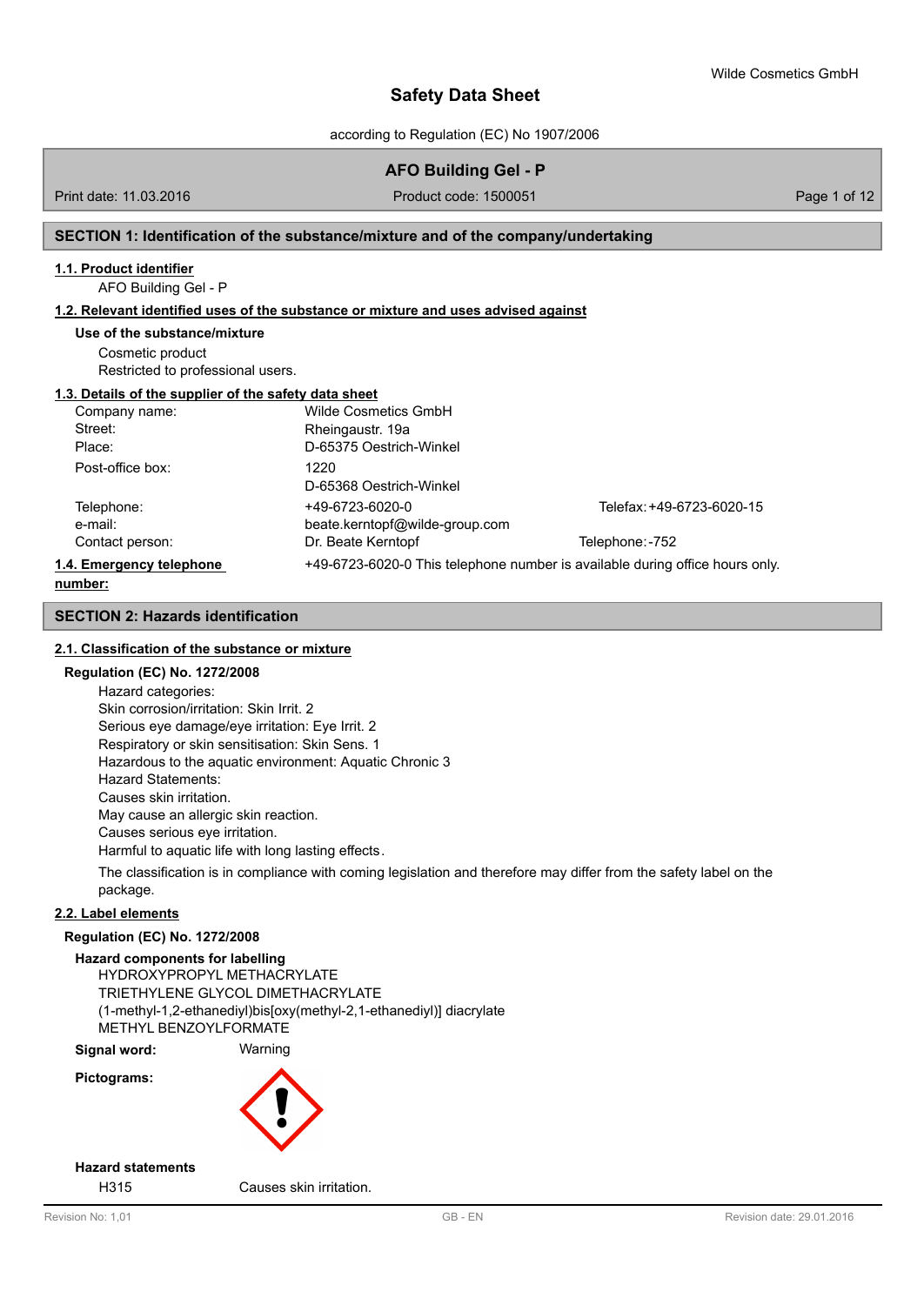according to Regulation (EC) No 1907/2006

# **AFO Building Gel - P**

Print date: 11.03.2016 Product code: 1500051 Page 2 of 12 H317 May cause an allergic skin reaction.<br>H319 Causes serious eve irritation. H319 Causes serious eye irritation.<br>H412 Harmful to aquatic life with loc Harmful to aquatic life with long lasting effects. P261 Avoid breathing dust/fume/gas/mist/vapours/spray. P264 Wash Wash hands after handling. thoroughly after handling. P272 Contaminated work clothing should not be allowed out of the workplace. P273 Avoid release to the environment. P280 Wear protective gloves/protective clothing/eye protection/face protection. P302+P352 IF ON SKIN: Wash with plenty of water. P333+P313 If skin irritation or rash occurs: Get medical advice/attention. P362+P364 Take off contaminated clothing and wash it before reuse. P305+P351+P338 IF IN EYES: Rinse cautiously with water for several minutes. Remove contact lenses, if present and easy to do. Continue rinsing. P337+P313 If eye irritation persists: Get medical advice/attention. P501 Dispose of contents/container to Offer surplus and non-recyclable solutions to a licensed disposal company.. **Precautionary statements** EUH204 Contains isocyanates. May produce an allergic reaction. Restricted to professional users. **Special labelling of certain mixtures** Keep out of the reach of children. Irritating to eyes and skin. May cause sensitization by skin contact. Harmful to aquatic organisms, may cause long-term adverse effects in the aquatic environment. **2.3. Other hazards**

# **SECTION 3: Composition/information on ingredients**

### **3.2. Mixtures**

### **Chemical characterization**

Cosmetic product: resinoid Restricted to professional users.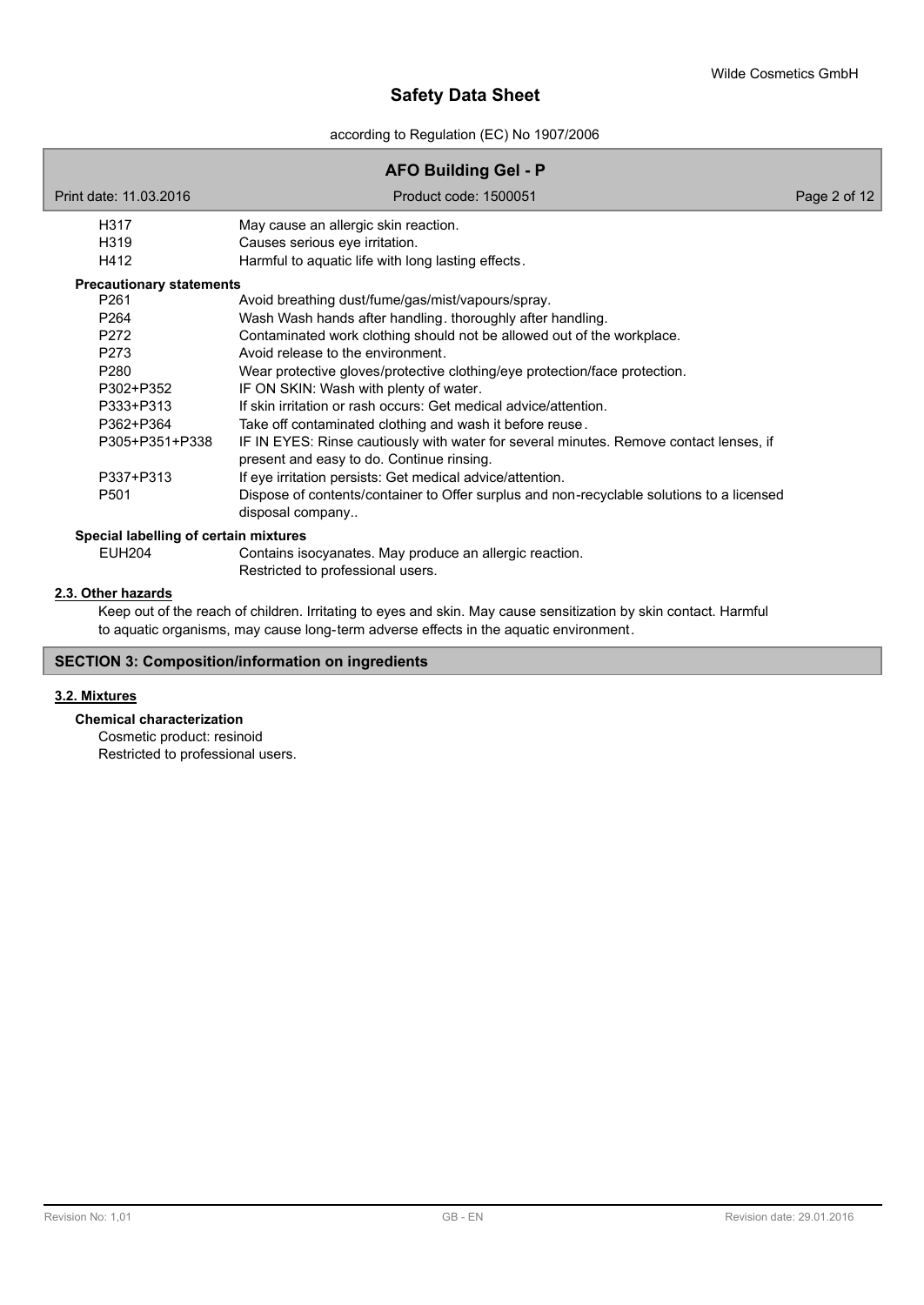according to Regulation (EC) No 1907/2006

**AFO Building Gel - P**

Print date: 11.03.2016 **Product code: 1500051** Product code: 1500051

#### **Hazardous components**

| CAS No     | Chemical name                                                                                        |              |                  |            |  |
|------------|------------------------------------------------------------------------------------------------------|--------------|------------------|------------|--|
|            | EC No                                                                                                | Index No     | <b>REACH No</b>  |            |  |
|            | Classification according to Regulation (EC) No. 1272/2008 [CLP]                                      |              |                  |            |  |
| 3290-92-4  | TRIMETHYLOLPROPANE TRIMETHACRYLATE                                                                   |              |                  |            |  |
|            | 221-950-4                                                                                            |              | 01-2119542176-41 |            |  |
|            | Aquatic Chronic 2; H411                                                                              |              |                  |            |  |
|            | Epoxy Methacrylate                                                                                   |              |                  | 10 - 25 %  |  |
|            |                                                                                                      |              |                  |            |  |
|            | Skin Irrit. 2, Eye Irrit. 2; H315 H319                                                               |              |                  |            |  |
|            | Aliphatic Difunctional Urethane Acrylate                                                             |              |                  | 10 - 25 %  |  |
|            |                                                                                                      |              |                  |            |  |
|            | Skin Irrit. 2, Eye Irrit. 2; H315 H319                                                               |              |                  |            |  |
| 27813-02-1 | HYDROXYPROPYL METHACRYLATE                                                                           |              |                  | $5 - 10%$  |  |
|            | 248-666-3                                                                                            |              | 01-2119490226-37 |            |  |
|            | Eye Irrit. 2, Skin Sens. 1; H319 H317                                                                |              |                  |            |  |
| 32435-46-4 | BIS PHOSPHATE (=Bis-(2-Methacryloyloxy) Ethyl Phosphate)                                             |              |                  |            |  |
|            | 251-040-2                                                                                            |              |                  |            |  |
|            | Skin Irrit. 2, Eye Irrit. 2, STOT SE 3; H315 H319 H335                                               |              |                  |            |  |
| 109-16-0   | TRIETHYLENE GLYCOL DIMETHACRYLATE                                                                    |              |                  | $1 - 5%$   |  |
|            | 203-652-6                                                                                            |              |                  |            |  |
|            | Skin Sens. 1; H317                                                                                   |              |                  |            |  |
| 42978-66-5 | (1-methyl-1,2-ethanediyl)bis[oxy(methyl-2,1-ethanediyl)] diacrylate                                  |              |                  |            |  |
|            | 256-032-2                                                                                            | 607-249-00-X |                  |            |  |
|            | Eye Irrit. 2, STOT SE 3, Skin Irrit. 2, Skin Sens. 1, Aquatic Chronic 2; H319 H335 H315 H317<br>H411 |              |                  |            |  |
| 15206-55-0 | METHYL BENZOYLFORMATE                                                                                |              |                  | $0,1 - 1%$ |  |
|            | 239-263-3                                                                                            |              | 01-2120101338-67 |            |  |
|            | Skin Sens. 1; H317                                                                                   |              |                  |            |  |

Full text of H and EUH statements: see section 16.

#### **Further Information**

The classification is in compliance with coming legislation and therefore may differ from the safety label on the package.

### **SECTION 4: First aid measures**

#### **4.1. Description of first aid measures**

#### **General information**

Evacuate personnel to safe areas. Take off all contaminated clothing immediately. Consult a physician if necessary. Show this safety data sheet to the doctor in attendance. If unconscious place in recovery position and seek medical advice.

### **After inhalation**

Move to fresh air. Keep patient warm and at rest. If breathing is irregular or stopped, administer artificial respiration. If unconscious place in recovery position and seek medical advice.

# **After contact with skin**

In case of contact, immediately flush skin with soap and plenty of water. If skin irritation occurs, seek medical advice/attention. In case of accidental skin contact avoid concurrent exposure to the sun or other sources of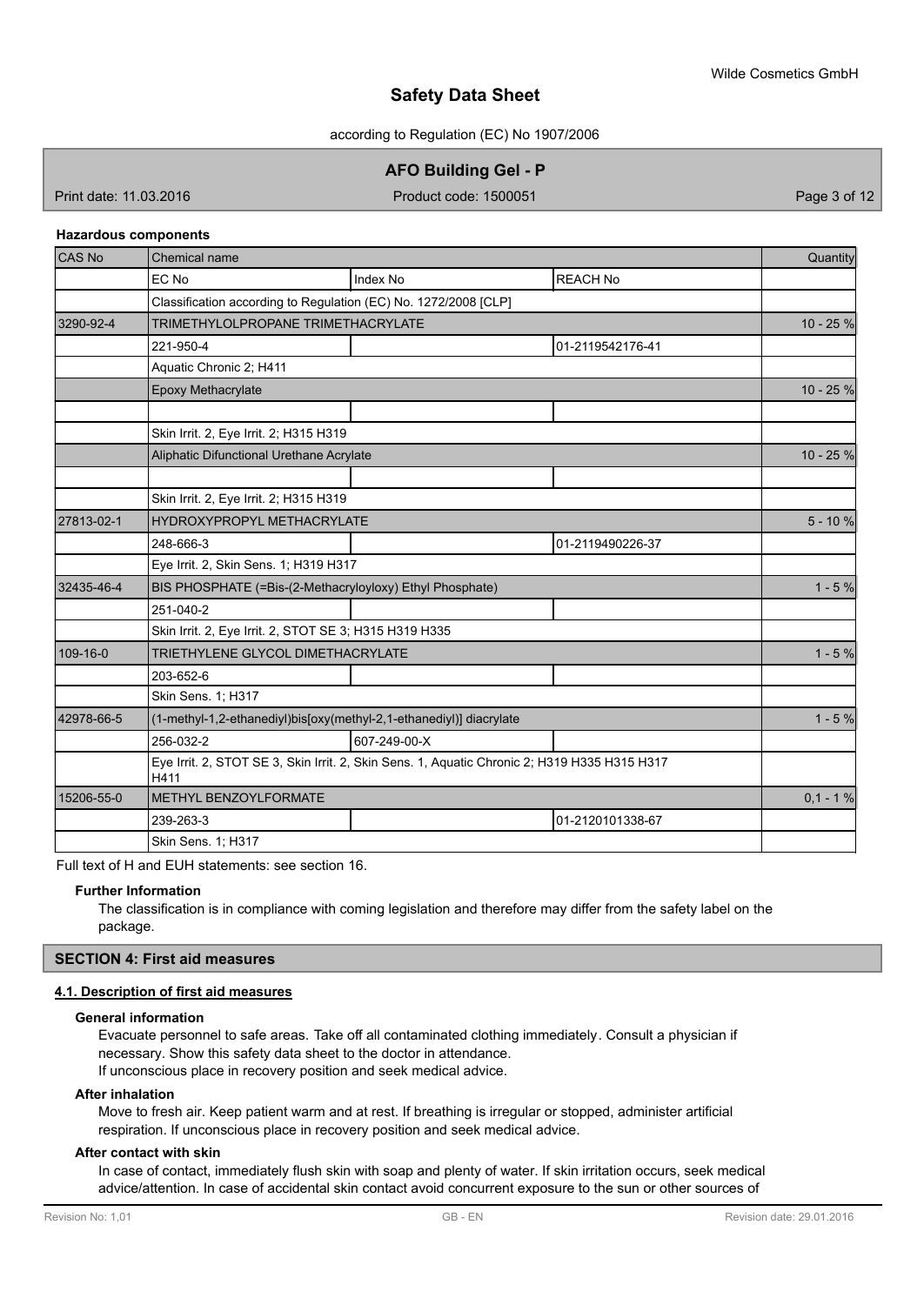according to Regulation (EC) No 1907/2006

# **AFO Building Gel - P**

Print date: 11.03.2016 Product code: 1500051 Page 4 of 12

UV light which may increase the sensitivity of skin.

#### **After contact with eyes**

In case of eye contact, remove contact lens and rinse immediately with plenty of water, also under the eyelids, for at least 15 minutes. Consult a physician.

In case of accidental eye contact avoid concurrent exposure to the sun or other sources of UV light which may increase the sensitivity of eye.

#### **After ingestion**

Clean mouth with water and drink afterwards plenty of water. Do NOT induce vomiting. Call a physician immediately.

#### **4.2. Most important symptoms and effects, both acute and delayed**

No data is available on the product itself.

#### **4.3. Indication of any immediate medical attention and special treatment needed**

Treat symptomatically.

#### **SECTION 5: Firefighting measures**

#### **5.1. Extinguishing media**

#### **Suitable extinguishing media**

Use water spray, alcohol-resistant foam, dry chemical or carbon dioxide. Use extinguishing measures that are appropriate to local circumstances and the surrounding environment.

#### **Unsuitable extinguishing media**

Do not use a solid water stream as it may scatter and spread fire.

### **5.2. Special hazards arising from the substance or mixture**

Polymerization can occur. Polymerization is a highly exothermic reaction and may generate sufficient heat to cause thermal decomposition and/or rupture containers. Heating or fire can release toxic gas. Use water spray to cool unopened containers.

#### **5.3. Advice for firefighters**

Wear self-contained breathing apparatus and protective suit.

#### **Additional information**

Collect contaminated fire extinguishing water separately. This must not be discharged into drains. Prevent fire extinguishing water from contaminating surface water or the ground water system. Fire residues and contaminated fire extinguishing water must be disposed of in accordance with local regulations.

#### **SECTION 6: Accidental release measures**

#### **6.1. Personal precautions, protective equipment and emergency procedures**

Ensure adequate ventilation. Evacuate personnel to safe areas. Use personal protective equipment. Avoid breathing vapors, mist or gas. Avoid contact with skin and eyes.

#### **6.2. Environmental precautions**

Do not flush into surface water or sanitary sewer system. If the product contaminates rivers and lakes or drains inform respective authorities.

# **6.3. Methods and material for containment and cleaning up**

Contain spillage, soak up with non-combustible absorbent material, (e.g. sand, earth, diatomaceous earth, vermiculite) and transfer to a container for disposal according to local / national regulations (see section 13).

### **6.4. Reference to other sections**

13. Disposal considerations

#### **SECTION 7: Handling and storage**

#### **7.1. Precautions for safe handling**

#### **Advice on safe handling**

Use only with adequate ventilation. Handle and open container with care. Avoid contact with skin, eyes and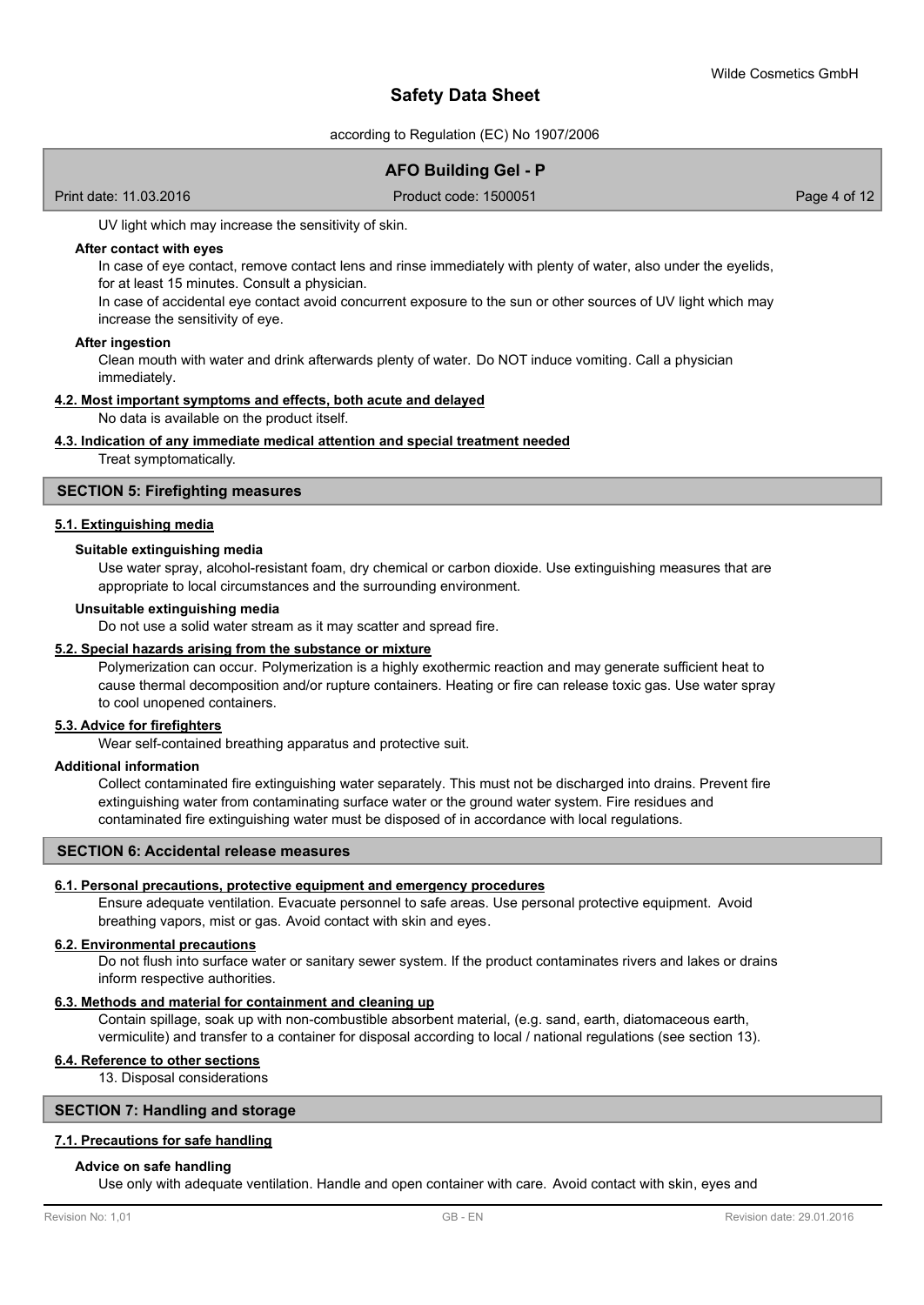according to Regulation (EC) No 1907/2006

| Page 5 of 12 |
|--------------|
|              |
|              |
|              |
|              |
|              |
|              |
|              |

Store in original container. Keep tightly closed in a dry, cool and well-ventilated place. Protect from frost, heat and sunlight. Keep at temperature not exceeding 40°C.

# **Advice on storage compatibility**

not required

# **7.3. Specific end use(s)**

Cosmetic product

# **SECTION 8: Exposure controls/personal protection**

## **8.1. Control parameters**

## **DNEL/DMEL values**

| <b>CAS No</b>            | Substance                                                           |                |          |                           |
|--------------------------|---------------------------------------------------------------------|----------------|----------|---------------------------|
| DNEL type                |                                                                     | Exposure route | Effect   | Value                     |
| 27813-02-1               | HYDROXYPROPYL METHACRYLATE                                          |                |          |                           |
| Consumer DNEL, long-term |                                                                     | inhalation     | systemic | $8,8$ mg/m <sup>3</sup>   |
| Worker DNEL, long-term   |                                                                     | inhalation     | systemic | 14,7 mg/ $m^3$            |
| Worker DNEL, long-term   |                                                                     | dermal         | systemic | 4,2 mg/kg bw/day          |
| Consumer DNEL, long-term |                                                                     | dermal         | systemic | 2,5 mg/kg bw/day          |
| Consumer DNEL, long-term |                                                                     | loral          | systemic | 2,5 mg/kg bw/day          |
| 42978-66-5               | (1-methyl-1,2-ethanediyl)bis[oxy(methyl-2,1-ethanediyl)] diacrylate |                |          |                           |
| Consumer DNEL, long-term |                                                                     | dermal         | systemic | 1,66 mg/kg<br>bw/day      |
| Consumer DNEL, long-term |                                                                     | inhalation     | systemic | $7,24$ mg/m <sup>3</sup>  |
| Worker DNEL, long-term   |                                                                     | dermal         | systemic | 2,77 mg/kg<br>bw/day      |
| Consumer DNEL, long-term |                                                                     | oral           | systemic | $2,08$ mg/kg<br>bw/day    |
| Worker DNEL, long-term   |                                                                     | inhalation     | systemic | $24,48$ mg/m <sup>3</sup> |
| 15206-55-0               | METHYL BENZOYLFORMATE                                               |                |          |                           |
| Worker DNEL, long-term   |                                                                     | dermal         | systemic | 3,33 mg/kg<br>bw/day      |
| Consumer DNEL, long-term |                                                                     | dermal         | systemic | $1,67$ mg/kg<br>bw/day    |
| Consumer DNEL, long-term |                                                                     | loral          | systemic | 1,67 mg/kg<br>bw/day      |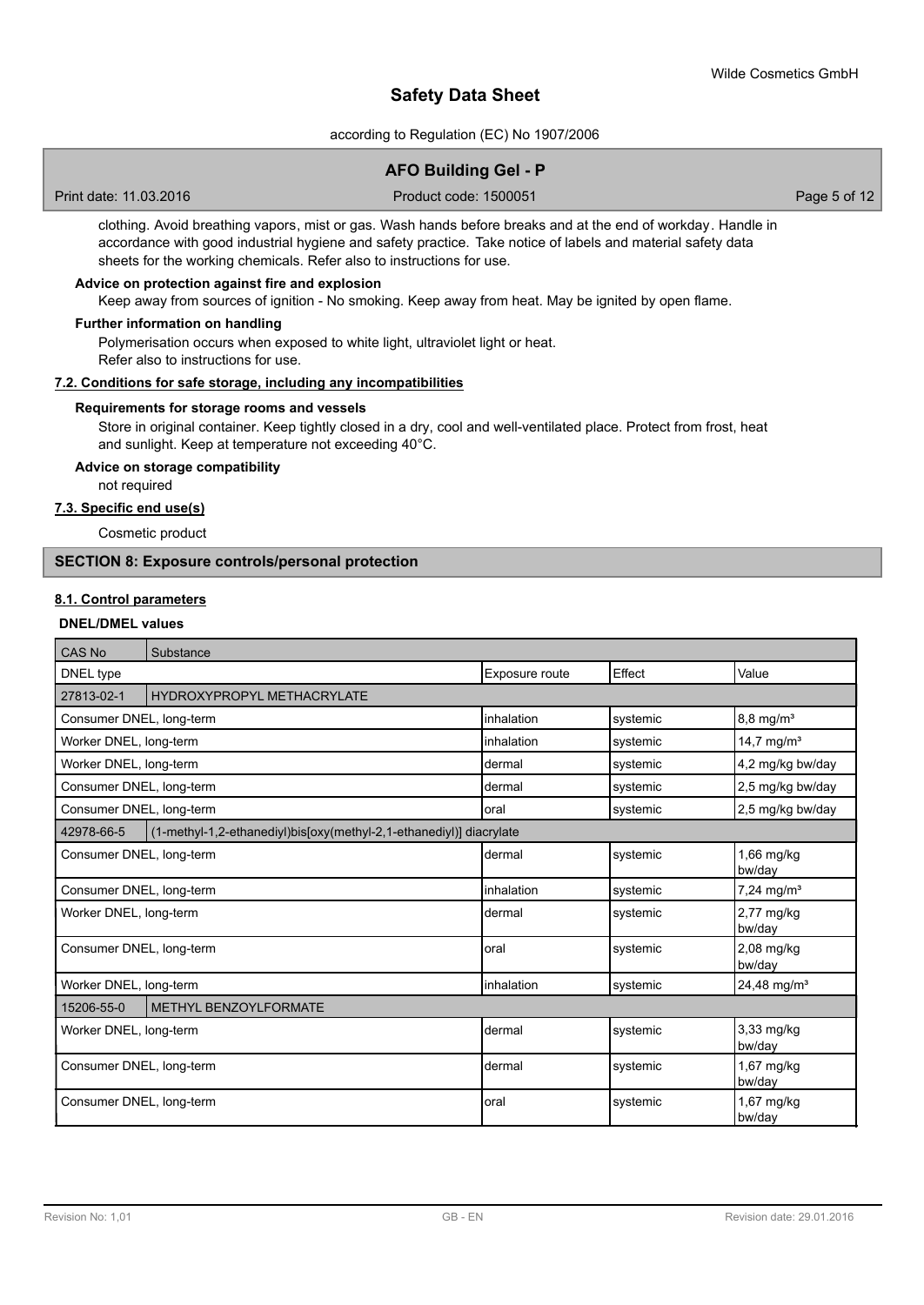according to Regulation (EC) No 1907/2006

**AFO Building Gel - P**

Print date: 11.03.2016 Product code: 1500051 Page 6 of 12

### **PNEC values**

| <b>CAS No</b>       | Substance                                                           |               |  |  |  |
|---------------------|---------------------------------------------------------------------|---------------|--|--|--|
|                     | Environmental compartment<br>Value                                  |               |  |  |  |
| 3290-92-4           | TRIMETHYLOLPROPANE TRIMETHACRYLATE                                  |               |  |  |  |
|                     | Micro-organisms in sewage treatment plants (STP)                    | 10 mg/l       |  |  |  |
| Freshwater sediment |                                                                     | 0,4951 mg/kg  |  |  |  |
| Marine sediment     |                                                                     | 0,04951 mg/kg |  |  |  |
| Soil                |                                                                     | 0,0974 mg/kg  |  |  |  |
| 27813-02-1          | HYDROXYPROPYL METHACRYLATE                                          |               |  |  |  |
| Marine sediment     |                                                                     | 6,28 mg/kg    |  |  |  |
| Freshwater          |                                                                     | 0,904 mg/l    |  |  |  |
| Soil                |                                                                     | 0,727 mg/kg   |  |  |  |
| Marine water        |                                                                     | 0,904 mg/l    |  |  |  |
| Freshwater sediment |                                                                     | 6,28 mg/kg    |  |  |  |
| 42978-66-5          | (1-methyl-1,2-ethanediyl)bis[oxy(methyl-2,1-ethanediyl)] diacrylate |               |  |  |  |
| Marine water        |                                                                     | 0,0007 mg/l   |  |  |  |
| Soil                |                                                                     | 0,00243 mg/kg |  |  |  |
| Freshwater          |                                                                     | 0,0073 mg/l   |  |  |  |
| Freshwater sediment |                                                                     | 0,019 mg/kg   |  |  |  |
|                     | Micro-organisms in sewage treatment plants (STP)                    | 100 mg/l      |  |  |  |
| 15206-55-0          | METHYL BENZOYLFORMATE                                               |               |  |  |  |
| Freshwater          |                                                                     | 0,069 mg/l    |  |  |  |
| Marine water        |                                                                     | 0,007 mg/l    |  |  |  |
| Freshwater sediment |                                                                     | 0,47 mg/kg    |  |  |  |
|                     | 0,047 mg/kg<br>Marine sediment                                      |               |  |  |  |
|                     | Micro-organisms in sewage treatment plants (STP)                    | 39 mg/l       |  |  |  |
| Soil                |                                                                     | 0,027 mg/kg   |  |  |  |

### **Additional advice on limit values**

No data is available on the product itself.

### **8.2. Exposure controls**

## **Appropriate engineering controls**

Information about special precautions needed for bulk handling is available on request. Handle in accordance with good industrial hygiene and safety practice. To avoid risks to man and the environment, comply with the instructions for use.

### **Protective and hygiene measures**

Provide sufficient air exchange and/or exhaust in work rooms. Handle and open container with care. Keep away from food, drink and animal feedingstuffs. Avoid contact with skin, eyes and clothing. Take off all contaminated clothing immediately. Wash hands before breaks and at the end of workday.

#### **Eye/face protection**

Tightly fitting safety goggles

### **Hand protection**

Use protective skin cream before handling the product. Suitable material: Nitrile rubber/Neoprene-Wear protective gloves. Break through time: >= 1 h Glove thickness: 0,5 mm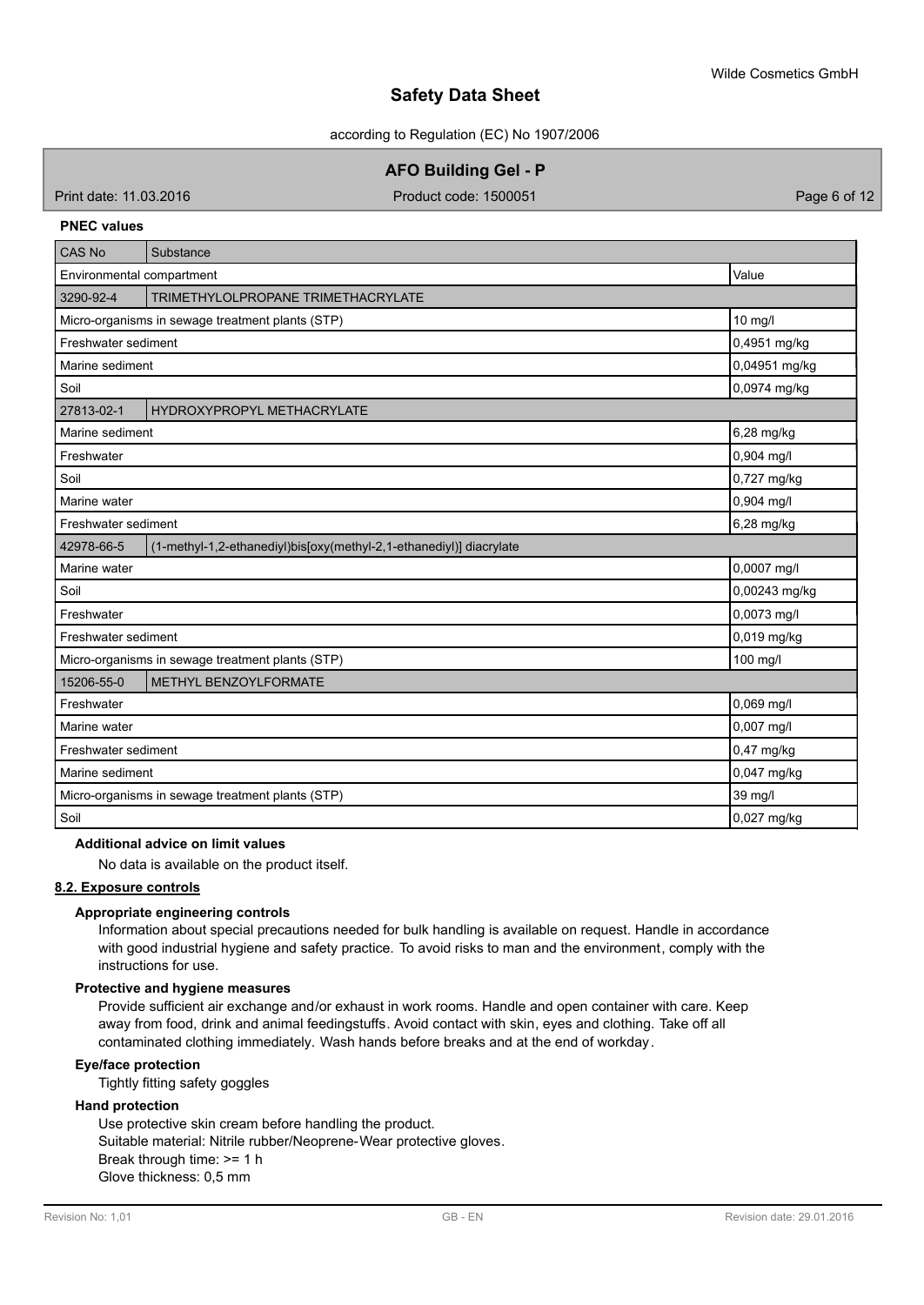according to Regulation (EC) No 1907/2006

|                                                                                                                                                                                                                                                                                                                    | <b>AFO Building Gel - P</b> |                 |                    |
|--------------------------------------------------------------------------------------------------------------------------------------------------------------------------------------------------------------------------------------------------------------------------------------------------------------------|-----------------------------|-----------------|--------------------|
| Print date: 11.03.2016                                                                                                                                                                                                                                                                                             | Product code: 1500051       |                 | Page 7 of 12       |
| Please observe the instructions regarding permeability and breakthrough time which are provided by the<br>supplier of the gloves. Also take into consideration the specific local conditions under which the product is<br>used, such as the danger of cuts, abrasion, and the contact time.<br>Replace when worn. |                             |                 |                    |
| <b>Skin protection</b>                                                                                                                                                                                                                                                                                             |                             |                 |                    |
| Protective suit: Long sleeved clothing                                                                                                                                                                                                                                                                             |                             |                 |                    |
| <b>Respiratory protection</b>                                                                                                                                                                                                                                                                                      |                             |                 |                    |
| Use only with adequate ventilation. In case of insufficient ventilation wear suitable respiratory equipment.<br><b>Environmental exposure controls</b>                                                                                                                                                             |                             |                 |                    |
| The product should not be allowed to enter drains, water courses or the soil. Inform the responsible authorities<br>in case of gas leakage, or of entry into waterways, soil or drains.                                                                                                                            |                             |                 |                    |
| <b>SECTION 9: Physical and chemical properties</b>                                                                                                                                                                                                                                                                 |                             |                 |                    |
| 9.1. Information on basic physical and chemical properties                                                                                                                                                                                                                                                         |                             |                 |                    |
| Physical state:                                                                                                                                                                                                                                                                                                    | viscous liquid              |                 |                    |
| Colour:                                                                                                                                                                                                                                                                                                            | pigmented                   |                 |                    |
| Odour:                                                                                                                                                                                                                                                                                                             | characteristic              |                 |                    |
|                                                                                                                                                                                                                                                                                                                    |                             |                 | <b>Test method</b> |
| Changes in the physical state                                                                                                                                                                                                                                                                                      |                             |                 |                    |
| Initial boiling point and boiling range:                                                                                                                                                                                                                                                                           |                             | 209 °C          |                    |
| Flash point:                                                                                                                                                                                                                                                                                                       |                             | $>$ 100 °C      |                    |
| Ignition temperature:                                                                                                                                                                                                                                                                                              |                             | 355 °C          |                    |
| Vapour pressure:<br>(at 20 $°C$ )                                                                                                                                                                                                                                                                                  |                             | 0,077 hPa       |                    |
| $D = -11.$                                                                                                                                                                                                                                                                                                         |                             | $A = A + 1 = 3$ |                    |

Density: 1,11 g/cm and 1,11 g/cm and 1,11 g/cm and 1,11 g/cm and 1,11 g/cm and 1,11 g/cm and 1,11 g/cm and 1,11 g/cm and 1,11 g/cm and 1,11 g/cm and 1,11 g/cm and 1,11 g/cm and 1,11 g/cm and 1,11 g/cm and 1,11 g/cm and 1,1 Water solubility: insoluble that the solubility: insoluble that the solubility: insoluble that the solubility: **Solubility in other solvents** miscible with most organic solvents: Acetone, Alcohol Solvent content: 0,00 %

#### **SECTION 10: Stability and reactivity**

### **10.1. Reactivity**

No dangerous reaction known under conditions of normal use.

# **10.2. Chemical stability**

Keep containers tightly closed in a cool, well-ventilated place.

## **10.3. Possibility of hazardous reactions**

Polymerization can occur.

#### **10.4. Conditions to avoid**

Exposure to light. Keep away from direct sunlight. Do not expose to temperatures above 40 °C.

# **10.5. Incompatible materials**

Strong oxidizing agents, Strong acids and strong bases, Peroxides

## **10.6. Hazardous decomposition products**

In case of fire hazardous decomposition products may be produced such as: Carbon dioxide (CO2), carbon monoxide (CO), oxides of nitrogen (NOx), dense black smoke.

### **SECTION 11: Toxicological information**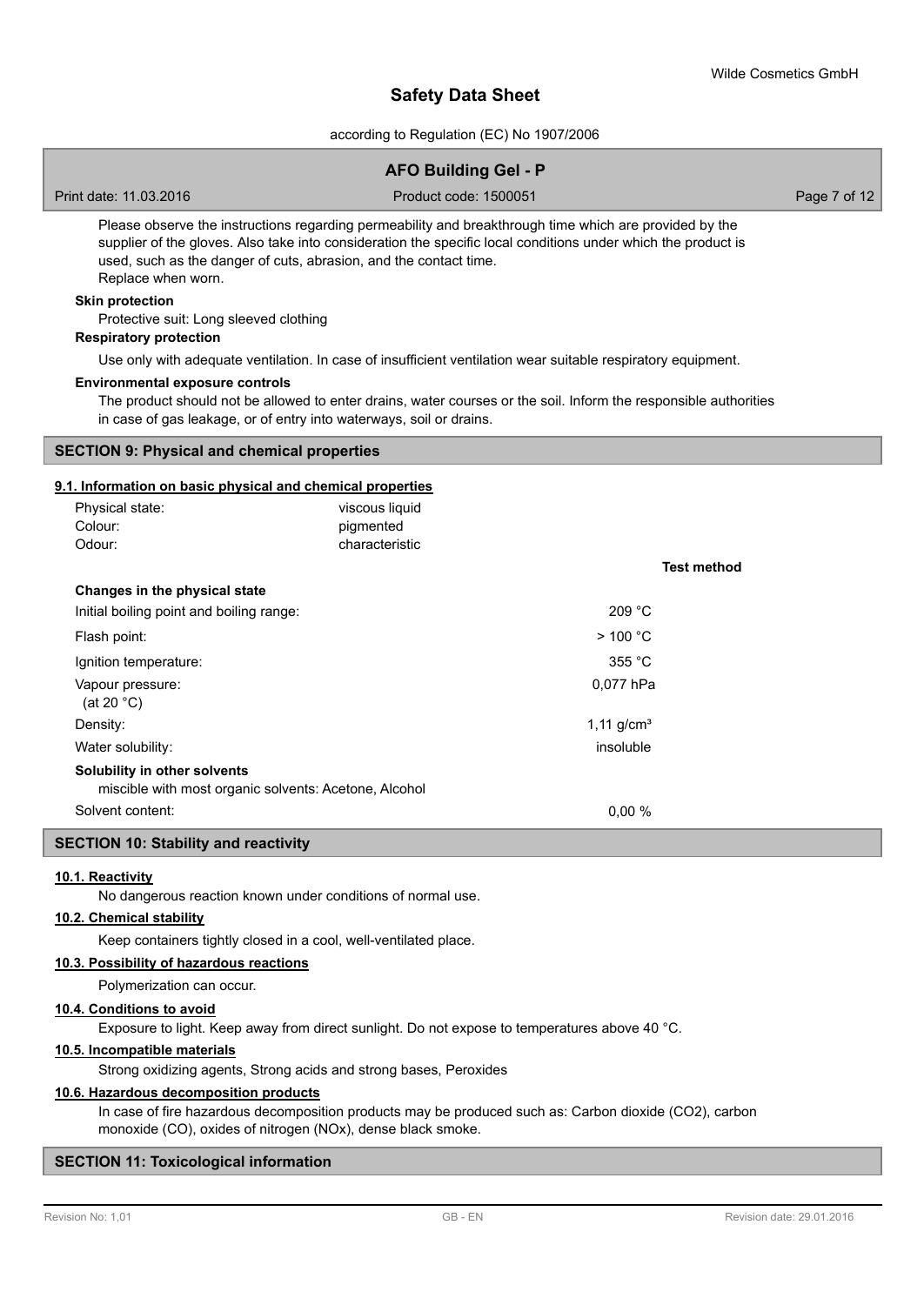according to Regulation (EC) No 1907/2006

# **AFO Building Gel - P**

Print date: 11.03.2016 **Product code: 1500051** Page 8 of 12

# **11.1. Information on toxicological effects**

### **Toxicocinetics, metabolism and distribution** No data is available on the product itself.

## **Acute toxicity**

| <b>CAS No</b> | Chemical name                                                       |      |             |            |                                    |
|---------------|---------------------------------------------------------------------|------|-------------|------------|------------------------------------|
|               | Exposure route                                                      | Dose |             | Species    | Source                             |
| 3290-92-4     | TRIMETHYLOLPROPANE TRIMETHACRYLATE                                  |      |             |            |                                    |
|               | oral                                                                | LD50 | >2000 mg/kg | <b>rat</b> |                                    |
|               | dermal                                                              | LD50 | >2000 mg/kg | Irat       |                                    |
| 27813-02-1    | <b>HYDROXYPROPYL METHACRYLATE</b>                                   |      |             |            |                                    |
|               | oral                                                                | LD50 | >2000 mg/kg | Irat       | <b>OECD Test Guideline</b><br>401  |
|               | dermal                                                              | LD50 | >5000 mg/kg | Irabbit    |                                    |
| 32435-46-4    | BIS PHOSPHATE (=Bis-(2-Methacryloyloxy) Ethyl Phosphate)            |      |             |            |                                    |
|               | oral                                                                | LD50 | >2000 mg/kg | Ratte      |                                    |
| 109-16-0      | TRIETHYLENE GLYCOL DIMETHACRYLATE                                   |      |             |            |                                    |
|               | oral                                                                | LD50 | 10837 mg/kg | Irat       |                                    |
|               | dermal                                                              | LD50 | >2000 mg/kg | Imouse     |                                    |
| 42978-66-5    | (1-methyl-1,2-ethanediyl)bis[oxy(methyl-2,1-ethanediyl)] diacrylate |      |             |            |                                    |
|               | oral                                                                | LD50 | 6800 mg/kg  | <b>rat</b> | <b>OECD Test Guideline</b><br>401  |
|               | dermal                                                              | LD50 | >2000 mg/kg | Irabbit    | <b>IOECD Test Guideline</b><br>402 |
| 15206-55-0    | <b>METHYL BENZOYLFORMATE</b>                                        |      |             |            |                                    |
|               | oral                                                                | LD50 | >6800 mg/kg | Irat       | <b>IOECD Test Guideline</b><br>401 |
|               | dermal                                                              | LD50 | >2000 mg/kg | rat        | <b>OECD Test Guideline</b><br>402  |

## **Specific effects in experiment on an animal**

No data is available on the product itself.

### **Practical experience**

### **Other observations**

Health injuries are not known or expected under normal use.

# **SECTION 12: Ecological information**

### **12.1. Toxicity**

No data is available on the product itself.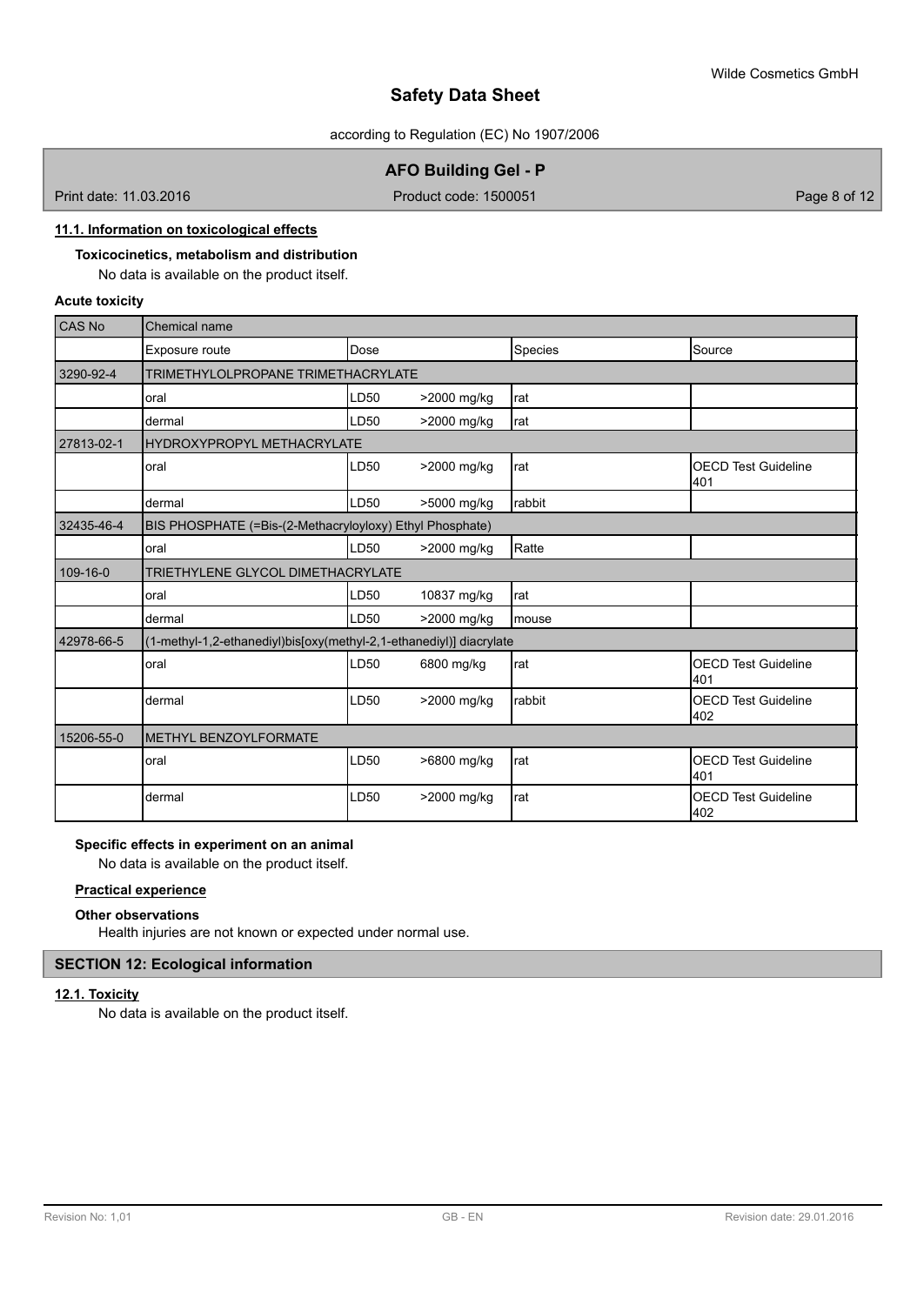# according to Regulation (EC) No 1907/2006

# **AFO Building Gel - P**

Print date: 11.03.2016 **Product code: 1500051** Product code: 1500051

| <b>CAS No</b> | Chemical name                                                       |                 |              |                |                                                 |                                   |
|---------------|---------------------------------------------------------------------|-----------------|--------------|----------------|-------------------------------------------------|-----------------------------------|
|               | Aquatic toxicity                                                    | Dose            |              |                | [h] $ $ [d] Species                             | Source                            |
| 3290-92-4     | TRIMETHYLOLPROPANE TRIMETHACRYLATE                                  |                 |              |                |                                                 |                                   |
|               | Acute fish toxicity                                                 | <b>LC50</b>     | $2$ mg/l     |                | 96 hOncorhynchus mykiss<br>(rainbow trout)      |                                   |
|               | Acute algae toxicity                                                | ErC50           | 3,88 mg/l    |                | 72 hSelenastrum capricornutum<br>(green algae)  |                                   |
|               | Acute crustacea toxicity                                            | <b>EC50</b>     | $>9,22$ mg/l |                | 48 h Daphnia magna (Water<br>flea)              |                                   |
|               | Fish toxicity                                                       | <b>NOEC</b>     | $1$ mg/l     |                | Oncorhynchus mykiss<br>(rainbow trout)          |                                   |
|               | Algea toxicity                                                      | <b>NOEC</b>     | $0,177$ mg/l |                | 3 d Selenastrum capricornutum<br>(green algae)  |                                   |
|               | Crustacea toxicity                                                  | NOEC            | $>9,2$ mg/l  |                | 2 d Daphnia magna (Water<br>flea)               |                                   |
| 27813-02-1    | HYDROXYPROPYL METHACRYLATE                                          |                 |              |                |                                                 |                                   |
|               | Acute fish toxicity                                                 | LC50            | 85 mg/l      |                | 96 hOncorhynchus mykiss<br>(rainbow trout)      |                                   |
|               | Acute algae toxicity                                                | ErC50           | >97,2 mg/l   | 72 h           |                                                 | <b>OECD Test Guideline</b><br>201 |
|               | Acute crustacea toxicity                                            | EC50            | $>143$ mg/l  |                | 48 h Daphnia magna (Water<br>lflea)             | <b>OECD Test Guideline</b><br>202 |
|               | Crustacea toxicity                                                  | <b>NOEC</b>     | 45,2 mg/l    |                | 21 d Daphnia magna (Water<br>lflea)             |                                   |
| 109-16-0      | TRIETHYLENE GLYCOL DIMETHACRYLATE                                   |                 |              |                |                                                 |                                   |
|               | Acute fish toxicity                                                 | <b>LC50</b>     | 16,4 mg/l    |                | 96 h Brachydanio rerio (zebra<br>fish)          |                                   |
|               | Acute algae toxicity                                                | ErC50           | >100 mg/l    | 72 h           |                                                 |                                   |
|               | Algea toxicity                                                      | <b>NOEC</b>     | 18,6 mg/l    | 3d             |                                                 |                                   |
| 42978-66-5    | (1-methyl-1,2-ethanediyl)bis[oxy(methyl-2,1-ethanediyl)] diacrylate |                 |              |                |                                                 |                                   |
|               | Acute fish toxicity                                                 | LC50            | $10$ mg/l    |                | 96 h Leuciscus idus (Golden<br>orfe)            | <b>DIN 38412</b>                  |
|               | Acute algae toxicity                                                | ErC50           | 65,9 mg/l    |                | 72 h Scenedesmus quadricauda<br>(Green algae)   |                                   |
|               | Acute crustacea toxicity                                            | <b>EC50</b>     | 89 mg/l      |                | 48 h Daphnia magna (Water<br>flea)              |                                   |
|               | Acute bacteria toxicity                                             | $($ >1000 mg/l) |              | 0,5 h          |                                                 |                                   |
| 15206-55-0    | METHYL BENZOYLFORMATE                                               |                 |              |                |                                                 |                                   |
|               | Acute fish toxicity                                                 | LC50            | >54,6 mg/l   |                | 96 h Brachydanio rerio (zebra<br>fish)          |                                   |
|               | Acute algae toxicity                                                | ErC50           | 68,6 mg/l    |                | 72 h Selenastrum capricornutum<br>(green algae) |                                   |
|               | Acute crustacea toxicity                                            | EC50            | >39,6 mg/l   |                | 48 h Daphnia magna (Water<br>flea)              |                                   |
|               | Crustacea toxicity                                                  | <b>NOEC</b>     | >39,6 mg/l   |                | 2 d Daphnia magna (Water<br>flea)               |                                   |
|               | Acute bacteria toxicity                                             | (>1000 mg/l)    |              | 3 <sub>h</sub> |                                                 |                                   |

# **12.2. Persistence and degradability**

No data is available on the product itself.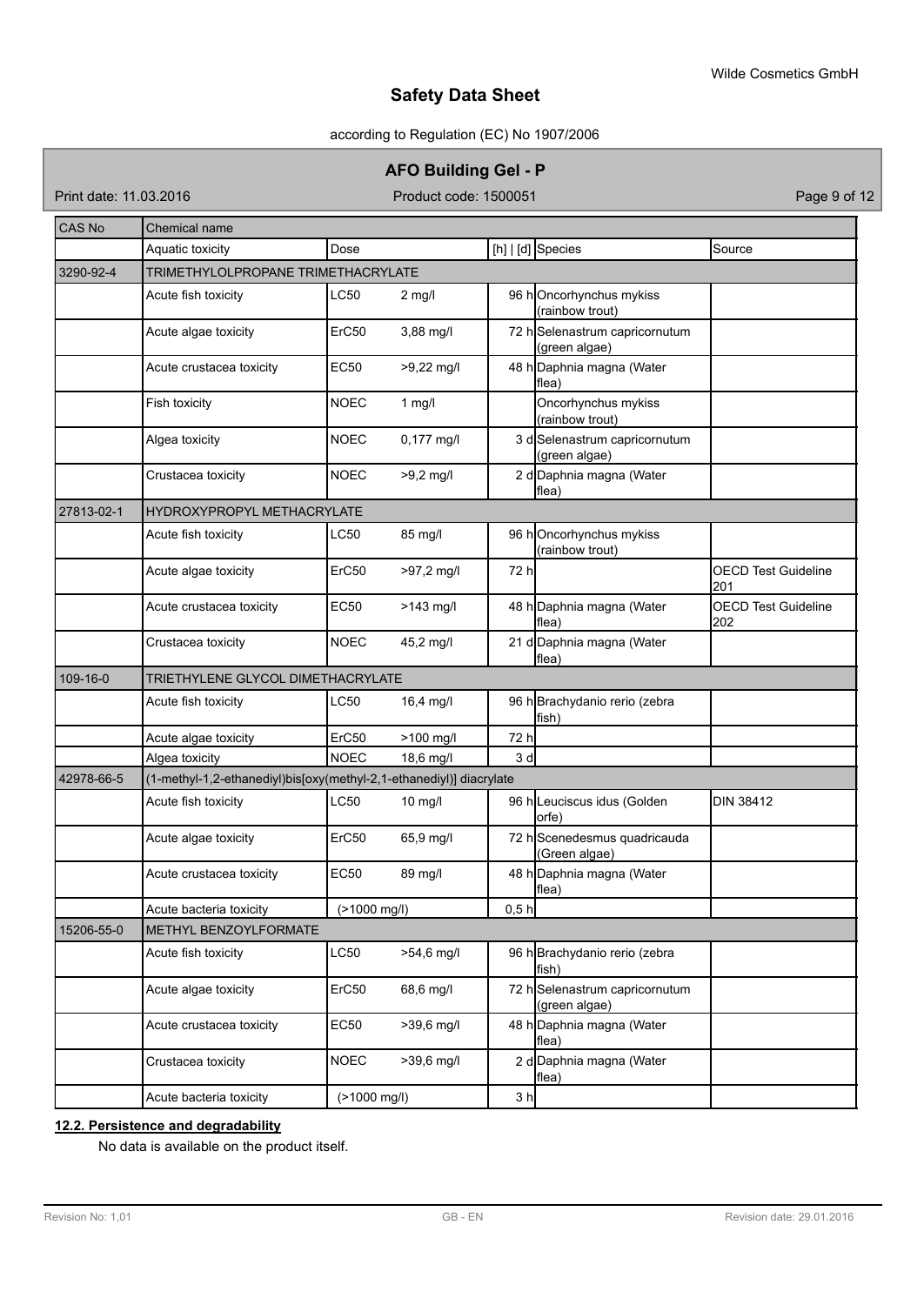according to Regulation (EC) No 1907/2006

# **AFO Building Gel - P**

Print date: 11.03.2016 **Product code: 1500051** Product code: 1500051

| CAS No     | Chemical name                                                       |       |    |        |  |
|------------|---------------------------------------------------------------------|-------|----|--------|--|
|            | Method                                                              | Value | d  | Source |  |
|            | Evaluation                                                          |       |    |        |  |
| 27813-02-1 | HYDROXYPROPYL METHACRYLATE                                          |       |    |        |  |
|            |                                                                     | 81%   | 28 |        |  |
| 42978-66-5 | (1-methyl-1,2-ethanediyl)bis[oxy(methyl-2,1-ethanediyl)] diacrylate |       |    |        |  |
|            |                                                                     | 48%   | 28 |        |  |
|            | Not readily biodegradable.                                          |       |    |        |  |
| 15206-55-0 | METHYL BENZOYLFORMATE                                               |       |    |        |  |
|            | Degradation                                                         | 82%   | 10 |        |  |
|            | Readily biodegradable.                                              |       |    |        |  |

### **12.3. Bioaccumulative potential**

No data is available on the product itself.

## **Partition coefficient n-octanol/water**

| <b>CAS No</b> | IChemical name                                                      | Log Pow   |
|---------------|---------------------------------------------------------------------|-----------|
| 3290-92-4     | TRIMETHYLOLPROPANE TRIMETHACRYLATE                                  | 2,75-4,19 |
| 27813-02-1    | <b>IHYDROXYPROPYL METHACRYLATE</b>                                  | 0,97      |
| 42978-66-5    | (1-methyl-1,2-ethanediyl)bis[oxy(methyl-2,1-ethanediyl)] diacrylate |           |
| 15206-55-0    | IMETHYL BENZOYLFORMATE                                              | 1,9       |

# **BCF**

| CAS No     | IChemical name                                          | <b>DOF</b><br>D∪r | species | Source |
|------------|---------------------------------------------------------|-------------------|---------|--------|
| 27813-02-1 | THACRYLATE<br><b>AYPROPY'</b><br>. MET<br>IH∨<br>DROXYF | <u></u>           |         |        |

# **12.4. Mobility in soil**

No data is available on the product itself.

# **12.5. Results of PBT and vPvB assessment**

No data is available on the product itself.

#### **12.6. Other adverse effects**

Harmful to aquatic organisms, may cause long-term adverse effects in the aquatic environment.

#### **SECTION 13: Disposal considerations**

#### **13.1. Waste treatment methods**

#### **Advice on disposal**

Dispose of contents/container in accordance with local regulation.

### **Waste disposal number of waste from residues/unused products**

080199 WASTES FROM THE MANUFACTURE, FORMULATION, SUPPLY AND USE (MFSU) OF COATINGS (PAINTS, VARNISHES AND VITREOUS ENAMELS), ADHESIVES, SEALANTS AND PRINTING INKS; wastes from MFSU and removal of paint and varnish; wastes not otherwise specified

#### **Waste disposal number of used product**

WASTES FROM THE MANUFACTURE, FORMULATION, SUPPLY AND USE (MFSU) OF COATINGS (PAINTS, VARNISHES AND VITREOUS ENAMELS), ADHESIVES, SEALANTS AND PRINTING INKS; wastes from MFSU and removal of paint and varnish; wastes not otherwise specified 080199

#### **Waste disposal number of contaminated packaging**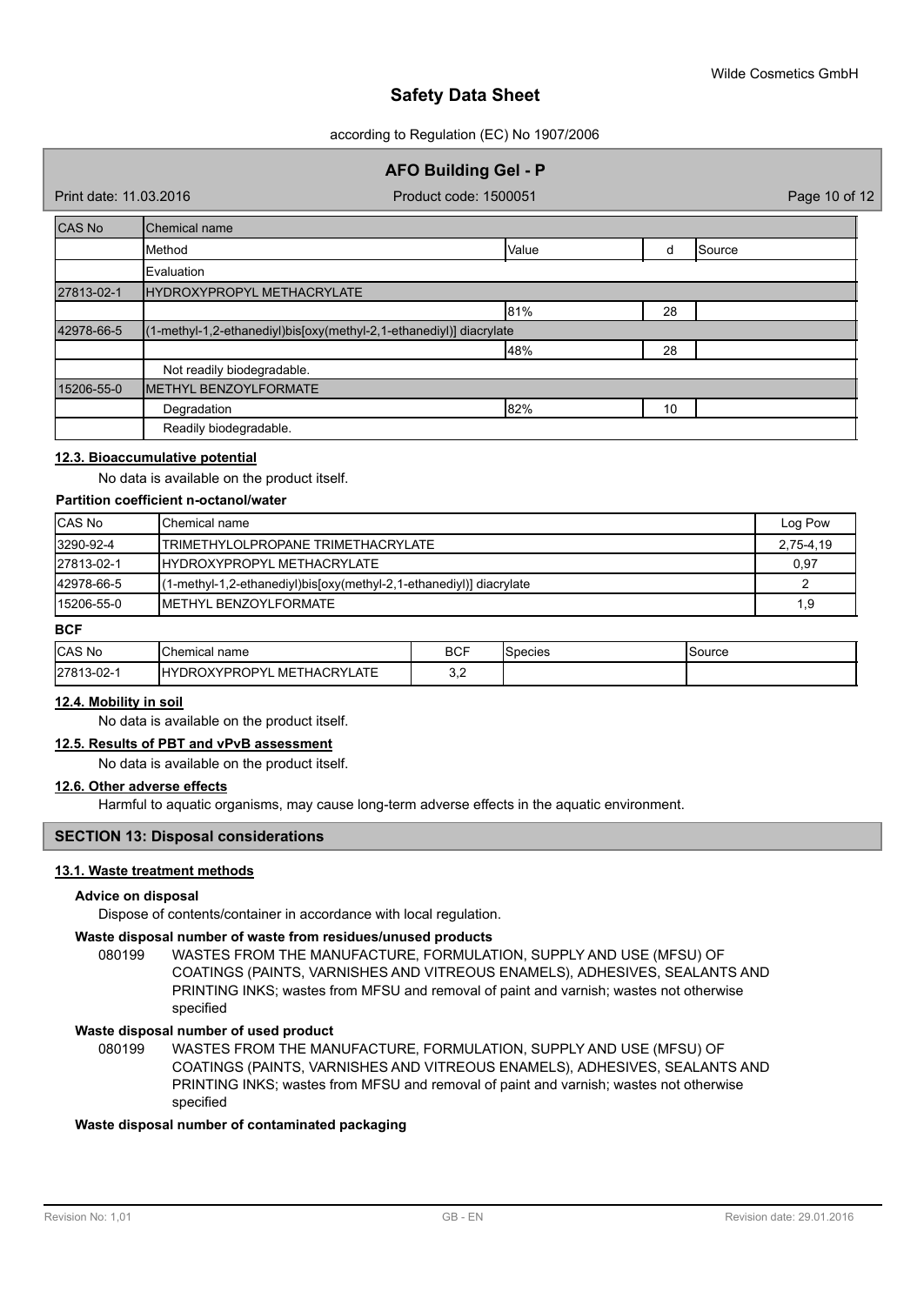according to Regulation (EC) No 1907/2006

|                                                                                          | <b>AFO Building Gel - P</b>                                                                                                                                                                                                                |                           |
|------------------------------------------------------------------------------------------|--------------------------------------------------------------------------------------------------------------------------------------------------------------------------------------------------------------------------------------------|---------------------------|
| Print date: 11.03.2016                                                                   | Product code: 1500051                                                                                                                                                                                                                      | Page 11 of 12             |
| 080199<br>specified                                                                      | WASTES FROM THE MANUFACTURE, FORMULATION, SUPPLY AND USE (MFSU) OF<br>COATINGS (PAINTS, VARNISHES AND VITREOUS ENAMELS), ADHESIVES, SEALANTS AND<br>PRINTING INKS; wastes from MFSU and removal of paint and varnish; wastes not otherwise |                           |
| <b>Contaminated packaging</b>                                                            |                                                                                                                                                                                                                                            |                           |
| Dispose of contents/container in accordance with local regulation.                       |                                                                                                                                                                                                                                            |                           |
|                                                                                          | Solidify unexposed surplus and dispose of together with processed material as cured plastic waste.                                                                                                                                         |                           |
| <b>SECTION 14: Transport information</b>                                                 |                                                                                                                                                                                                                                            |                           |
| Land transport (ADR/RID)                                                                 |                                                                                                                                                                                                                                            |                           |
| 14.1. UN number:                                                                         | No dangerous good in sense of this transport regulation.                                                                                                                                                                                   |                           |
| 14.2. UN proper shipping name:                                                           | No dangerous good in sense of this transport regulation.                                                                                                                                                                                   |                           |
| 14.3. Transport hazard class(es):                                                        | No dangerous good in sense of this transport regulation.                                                                                                                                                                                   |                           |
| 14.4. Packing group:                                                                     | No dangerous good in sense of this transport regulation.                                                                                                                                                                                   |                           |
| Inland waterways transport (ADN)                                                         |                                                                                                                                                                                                                                            |                           |
| 14.1. UN number:                                                                         | No dangerous good in sense of this transport regulation.                                                                                                                                                                                   |                           |
| 14.2. UN proper shipping name:                                                           | No dangerous good in sense of this transport regulation.                                                                                                                                                                                   |                           |
| 14.3. Transport hazard class(es):                                                        | No dangerous good in sense of this transport regulation.                                                                                                                                                                                   |                           |
| 14.4. Packing group:                                                                     | No dangerous good in sense of this transport regulation.                                                                                                                                                                                   |                           |
| <b>Marine transport (IMDG)</b>                                                           |                                                                                                                                                                                                                                            |                           |
| 14.1. UN number:                                                                         | No dangerous good in sense of this transport regulation.                                                                                                                                                                                   |                           |
| 14.2. UN proper shipping name:                                                           | No dangerous good in sense of this transport regulation.                                                                                                                                                                                   |                           |
| 14.3. Transport hazard class(es):                                                        | No dangerous good in sense of this transport regulation.                                                                                                                                                                                   |                           |
| 14.4. Packing group:                                                                     | No dangerous good in sense of this transport regulation.                                                                                                                                                                                   |                           |
| Air transport (ICAO)                                                                     |                                                                                                                                                                                                                                            |                           |
| 14.1. UN number:                                                                         | No dangerous good in sense of this transport regulation.                                                                                                                                                                                   |                           |
| 14.2. UN proper shipping name:                                                           | No dangerous good in sense of this transport regulation.                                                                                                                                                                                   |                           |
| 14.3. Transport hazard class(es):                                                        | No dangerous good in sense of this transport regulation.                                                                                                                                                                                   |                           |
| 14.4. Packing group:                                                                     | No dangerous good in sense of this transport regulation.                                                                                                                                                                                   |                           |
| Danger releasing substance:                                                              | No data is available on the product itself.                                                                                                                                                                                                |                           |
| 14.6. Special precautions for user<br>environment, comply with the instructions for use. | Handle in accordance with good industrial hygiene and safety practice. To avoid risks to man and the                                                                                                                                       |                           |
| 14.7. Transport in bulk according to Annex II of Marpol and the IBC Code                 |                                                                                                                                                                                                                                            |                           |
| No dangerous good in sense of this transport regulation.                                 |                                                                                                                                                                                                                                            |                           |
| <b>SECTION 15: Regulatory information</b>                                                |                                                                                                                                                                                                                                            |                           |
|                                                                                          | 15.1. Safety, health and environmental regulations/legislation specific for the substance or mixture                                                                                                                                       |                           |
| EU regulatory information                                                                |                                                                                                                                                                                                                                            |                           |
| 2010/75/EU (VOC):                                                                        | $0,004 \% (0,044 g/l)$                                                                                                                                                                                                                     |                           |
| 2004/42/EC (VOC):                                                                        | 1,004 % (11,144 g/l)                                                                                                                                                                                                                       |                           |
| Subcategory according to Directive<br>2004/42/EC:                                        | Special finishes - All types, VOC limit value: 840 g/l                                                                                                                                                                                     |                           |
| <b>Additional information</b><br>package.                                                | The classification is in compliance with coming legislation and therefore may differ from the safety label on the                                                                                                                          |                           |
| Revision No: 1,01                                                                        | GB-EN                                                                                                                                                                                                                                      | Revision date: 29.01.2016 |